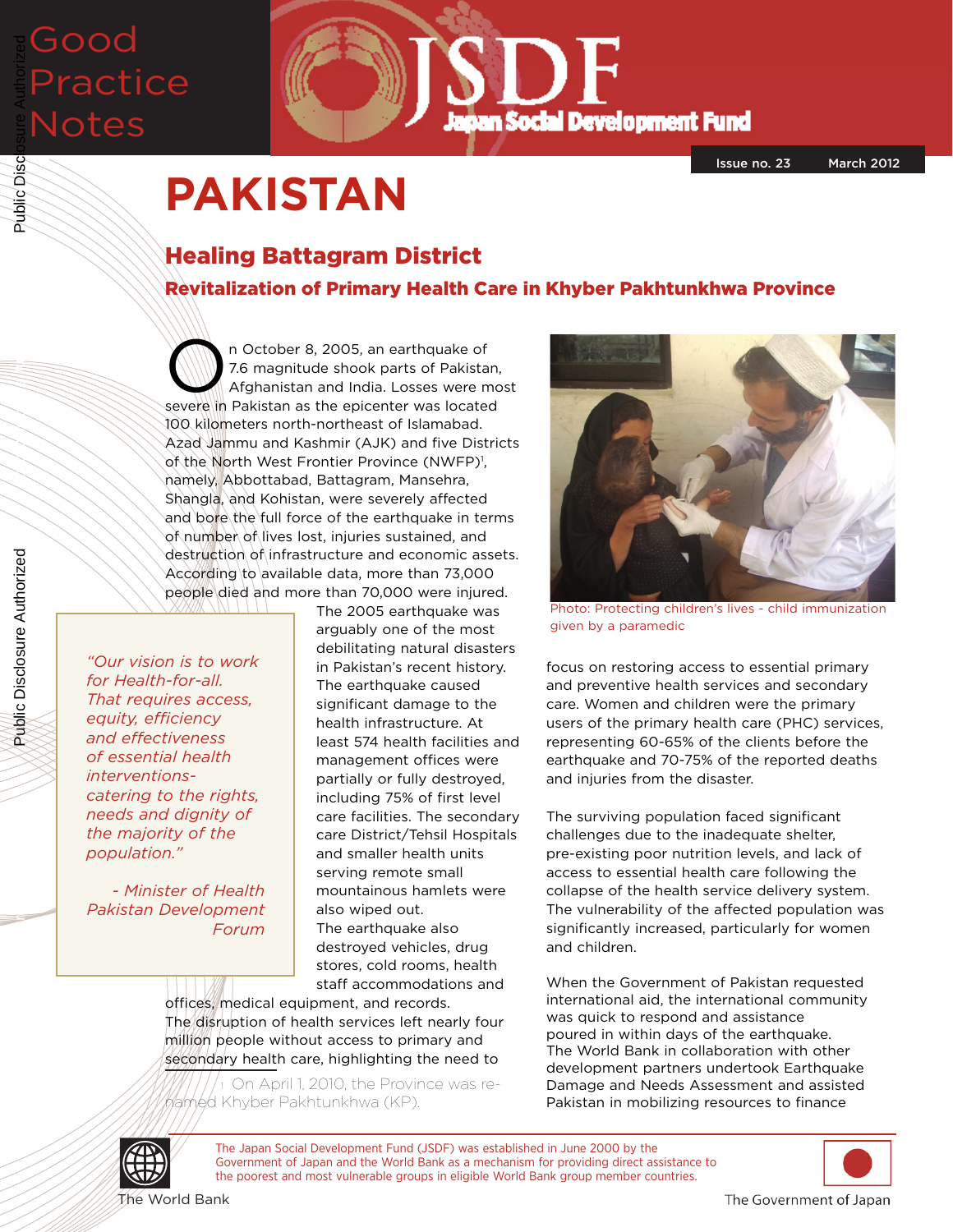### *Box 2- Key Data*

*Trust Fund #: TF 056749 Implementing Agency: Save the Children USA Grant Amount: \$2,999,952 Implementation Period: 2006-2010*

the reconstruction and rehabilitation efforts. Based on a request from the Department of Health of the Government of NWFP, the World Bank also provided assistance through the Japan Social Development Fund (JSDF) under the project "Revitalizing and Improving Primary Health Care in Battagram District" in May 2006 in an amount of US\$2.99 million. Battagram District is an under developed district located in a mountainous setting with land area of 1,301km2 with an estimated population of 361,000 (2004-05).

# **The project**

#### The project objective was to:

**i) rapidly revitalize PHC services so as to enable widespread delivery of a standard package of services; and ii) help strengthen the capacity of district management to coordinate, plan, implement, and monitor the delivery of PHC services.**

The JSDF project had three components: i) Revitalization of Primary Health Care Services, ii) Strengthening the Capacity of District health Management and Health Workers; and iii) Contracting of NGOs to Manage PHC Services. The project envisaged provision of an essential primary health services package with a focus on maternal/child health including obstetrical and family planning services; diagnosis treatment of major infectious diseases including tuberculosis; basic curative services; nutritional support including improving micro nutrient deficiencies, therapeutic feeding and breast feeding promotion; and carrying out public health functions including disease surveillance and response to epidemics. The services were expected to be provided through static facilities, mobile units and community based workers.

# **Key features of the Project**

**1. Contracting out management of PHC services:** Under the project, the Department of Health contracted out management of delivery of primary healthcare (PHC) services to a NGO (Save the Children USA) with full administrative control of all health facilities and staff, and financial powers. The contract specified roles and responsibilities of both parties with the Government's role being of financier and stewardship/ oversight, and the NGO responsible for management and implementation of an agreed package of PHC and community based services. This was appropriate

to the needs of the post-earthquake emergency and to today's needs in areas where militancy and conflict have disrupted provision of public services. In addition, the management reforms and strengthening management capacity were and continue to remain highly relevant to the country's programmatic priorities and organizational reform agenda for the health sector. The characteristics of the contracting out model implemented is summarized in the following four elements:

- • **A great degree of autonomy and flexibility for innovation** was given to the contracted NGO to manage and to innovate, such as the introduction of performance-based incentives, hiring staff at market rates, through the agreement between the District Government Battagram, and the NGO. Specifically, full budgetary, human resource, and administrative control of all district health services were transferred to the NGO. The NGO was responsible for procurement of medicines, supplies and equipment. While the Government continued to finance the salary of existing government employees that was under the NGO's control, their motivation was addressed to some extent by performance incentives.Nonperforming workers could be transferred or stopped from working in the facilities under its control.
- **Ensuring availability of health care workers:** The project ensured availability and presence of staff in the district particularly female health providers. With flexibility to use resources across budget lines, the project recruited additional staff (53 percent increase in the number of qualified professionals) with a special focus on women health providers and strengthening community based outreach to address gender constraints in a traditional society. The additional staffs were paid market salaries - higher salaries as compared to government salaries (roughly triple the government rate) and provided security, fully furnished accommodation, and transport.
- **Effective coordination** was maintained with



Photo: Motivating health care workers – provision of hands-on training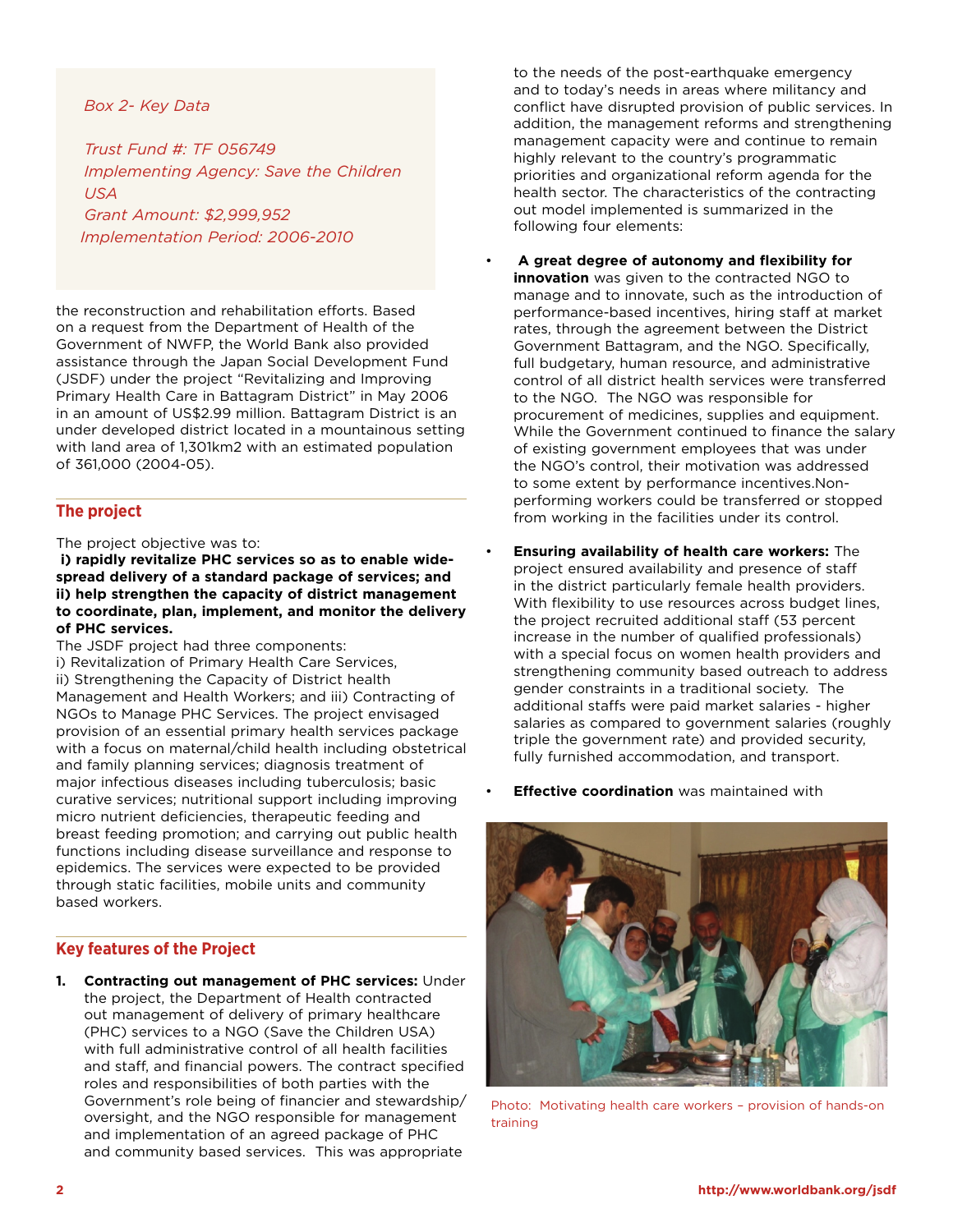provincial and district governments as well as community stakeholders. The transfer of execution responsibilities to the NGO, as described above, gave space to the Government to focus on its leadership functions. The NGO gained the cooperation of local officials by actively involving them in project activities. For instance, the Executive District Officer Health (EDOH) was part of the recruitment panel of staff to be hired by the NGO. The District Health Management Team was operationalized and actively participated in field monitoring using the supervisory checklists. Key policy decisions including on the salaries of staff were taken in consultation with provincial and district officials. The project team also maintained close liaison with local leaders and community influential.

#### • **Working closely with local community:** The

security situation in the province deteriorated during the project period and international NGOs were especially targeted. Close ties were established with the local community and the fact that many of the managers belonged to the community enabled the project activities to continue with minimal disruption.

### **2. Adoption of a hub**

**approach:** The project adopted a hub approach that decentralized management to the Rural Health Center 2 (RHC) level. Its core was to make RHC or above level to function as a hub center for 8-10 Basic Health Units (BHUs), provide 24/7 emergency obstetric and neonatal care with a functional ambulance and resident male and female staff, and devolve financial and administrative powers to RHC/ hub manager. At the hubs, all the staff were resident and provided with accommodation and indoor recreational facilities. All the hub centers were equipped with an ambulance for patients requiring referral to a secondary or tertiary level facility. In addition, medicines and equipment were supplied to the attached BHUs from the hub center. Laboratory services and medical stores were established at each RHC. Most of the medical officers were located at RHCs; and each center was staffed with five medical officers including two women medical officers.

**3. Improvement of the district management:** The District Health Management Team (DHMT) including district officials from the Departments of Health, Finance and Planning met regularly to review physical and financial progress, findings from Health Management Information System (HMIS) and to resolve specific issues. District officials were trained in planning budgeting and use of information. Performance-based incentive contributed to the use of data as a management tool. The HMIS was

strengthened and monthly reports submitted regularly. The HMIS reports and monthly supervisory visits in addition to tracking coverage of key indicators also kept NGO supervisors informed of the demand for drugs/supplies and staff attendance. The data was reviewed regularly in DHMT meetings and formed the basis of decisions such as the need to bring services to remote communities.

#### **Delivering Results**

According to the original design, project outcomes were to be evaluated through baseline and follow-up household surveys. The surveys were undertaken but due to serious quality limitations including questions on the comparability of the two samples and internal inconsistencies in the estimates, some indicators could not be used for a comparative analysis of performance.

> Hence, review of coverage and utilization of services are based on analysis of HMIS reports.

Available evidence suggests that the project objectives were met. The data points to substantial improvement in utilization of services and the findings of the facility survey indicate positive effects on availability of medicines, staff, and equipment and high levels of patient satisfaction.

Table 1 (below) summarizes trends in project performance indicators over the period from 2007 to 2010 (the district health services were transferred to NGO management in 2008).

Table 1. Trends: Project Performance indicators (2007-10)

| Description                                          | 2007     | 2008  | 2009  | 2010  |
|------------------------------------------------------|----------|-------|-------|-------|
| Average Monthly<br><b>Outpatient Dept visits</b>     | 7029     | 20568 | 33550 | 31174 |
| Number of registered<br>mothers for antenatal care   | 451      | 838   | 1223  | 1481  |
| Number completed<br>2 Tetanus Toxoid<br>immunization | 137      | 414   | 521   | 499   |
| Deliveries assisted by<br>skilled birth attendants   | 32       | 189   | 363   | 577   |
| Number of newborns<br>weighed                        | $\Omega$ | 124   | 301   | 544   |
| Children fully<br>immunized                          | 128      | 922   | 793   | 1010  |

The findings show an increasing trend in coverage of preventive and curative services. The results are

*revitalizing PHC services enabling a wide-spread delivery of services. The key was to establish close ties with local communities to create ownership". -Task Team Leader*

*"This program is rapidly*